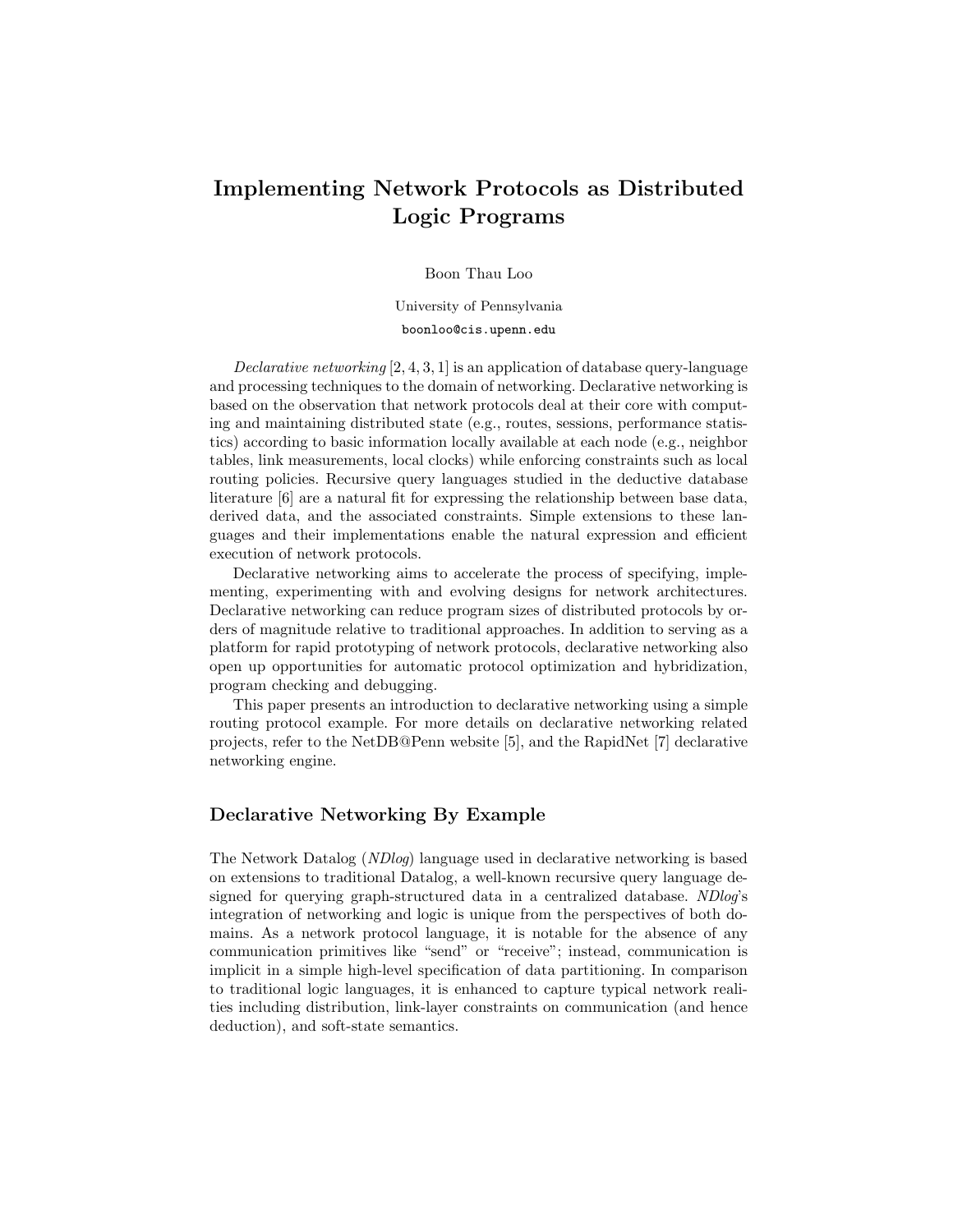We introduce Network Datalog *(NDlog)*, the declarative network using an example program shown below that implements the *Path-vector protocol*, which computes in a distributed fashion, for every node, the shortest paths to all other nodes in a network. The path-vector protocol is used as the base routing protocol for exchanging routes among Internet Service Providers.

```
sp1 path(@Src,Dest,Path,Cost) :- link(@Src,Dest,Cost),
                                  Path = f_{init}(Src, Dest).
sp2 path(@Src,Dest,Path,Cost) :- link(@Src,Nxt,Cost1),
                                  path(@Nxt,Dest,Path2,Cost2),
                                  Cost = Cost1+Cost2,
                                  Path = f_{\text{concatPath}}(Src, Path2).
sp3 spCost(@Src,Dest,min<Cost>) :- path(@Src,Dest,Path,Cost).
sp4 shortestPath(@Src,Dest,Path,Cost) :- spCost(@Src,Dest,Cost),
                                           path(@Src,Dest,Path,Cost).
```
Query shortestPath(@Src,Dest,Path,Cost).

The program has four rules (which for convenience we label sp1-sp4), and takes as input a base (extensional) relation link(Src, Dest, Cost). Rules sp1-sp2 are used to derive "paths" in the graph, represented as tuples in the derived (intensional) relation path(Src,Dest,Path,Cost). The Src and Dest fields represent the source and destination endpoints of the path, Path is the actual path from Src to node Dest. The number and types of fields in relations are inferred from their (consistent) use in the program's rules.

Since network protocols are typically computations over distributed network state, one of the important requirements of NDlog is the ability to support rules that express distributed computations. NDlog builds upon traditional Datalog by providing control over the storage location of tuples explicitly in the syntax via location specifiers. Each location specifier is a field within a predicate that dictates the partitioning of the table. To illustrate, in the above program, each predicate has an "@" symbol prepended to a single field denoting the location specifier. Each tuple generated is stored at the address determined by its location specifier. For example, each path and link tuple is stored at the address held in its first field @Src.

Rule sp1 produces path tuples directly from existing link tuples, and rule sp2 recursively produces path tuples of increasing cost by matching (joining) the destination fields of existing links to the source fields of previously computed paths. The matching is expressed using the repeated Nxt variable in link(Src,Nxt,Cost1) and path(Nxt,Dest,Path2,Cost2) of rule sp2. Intuitively, rule sp2 says that "if there is a link from node Src to node Nxt, and there is a path from node Nxt to node Dest along a path Path2, then there is a path Path from node Src to node Dest where Path is computed by prepending Src to Path2". The matching of the common Nxt variable in link and path corresponds to a join operation used in relational databases.

Given the path relation, rule sp3 derives the relation spCost(Src, Dest, Cost) that computes the minimum cost Cost for each source and destination for all input paths. Rule sp4 takes as input spCost and path tuples and then finds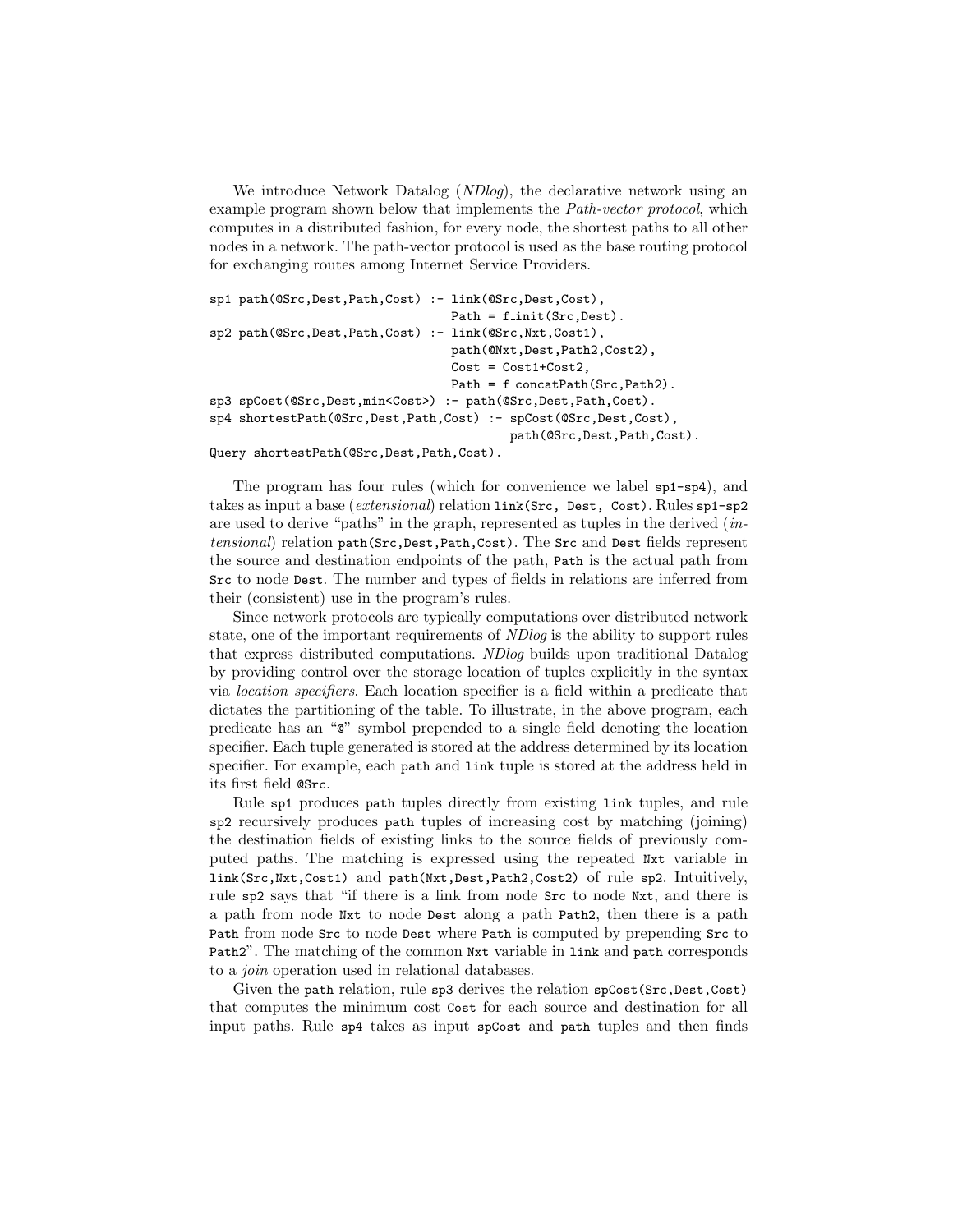shortestPath(Src,Dest,Path,Cost) tuples that contain the shortest path Path from Src to Dest with cost Cost. Last, as denoted by the Query label, the shortestPath table is the output of interest.

#### Shortest Path Execution Example

We step through an execution of the *shortest-path NDlog* program above to illustrate derivation and communication of tuples as the program is computed. We make use of the example network in Figure 1. Our discussion is necessarily informal since we have not yet presented our distributed implementation strategies; in the next section, we show in greater detail the steps required to generate the execution plan. Here, we focus on a high-level understanding of the data movement in the network during query processing.



Fig. 1. Nodes in the network are running the shortest-path program. We only show newly derived tuples at each iteration.

For ease of exposition, we will describe communication in synchronized iterations, where at each iteration, each network node generates paths of increasing hop count, and then propagates these paths to neighbor nodes along links. We show only the derived paths communicated along the solid lines. In actual query execution, derived tuples can be sent along the bidirectional network links (dashed links).

In the  $1^{st}$  iteration, all nodes initialize their local path tables to 1-hop paths using rule sp1. In the  $2^{nd}$  iteration, using rule sp2, each node takes the input paths generated in the previous iteration, and computes 2-hop paths, which are then propagated to its neighbors. For example, path(@a,d,[a,b,d],6) is generated at node b using path( $\mathbf{Q}_b$ ,d, $[\mathbf{b},\mathbf{d}]$ ,1) from the 1<sup>st</sup> iteration, and propagated to node a. In fact, many network protocols propagate only the nextHop and avoid sending the entire path vector.

As paths are computed, the shortest one is incrementally updated. For example, node a computes the cost of the shortest path from a to b as 5 with rule sp3,